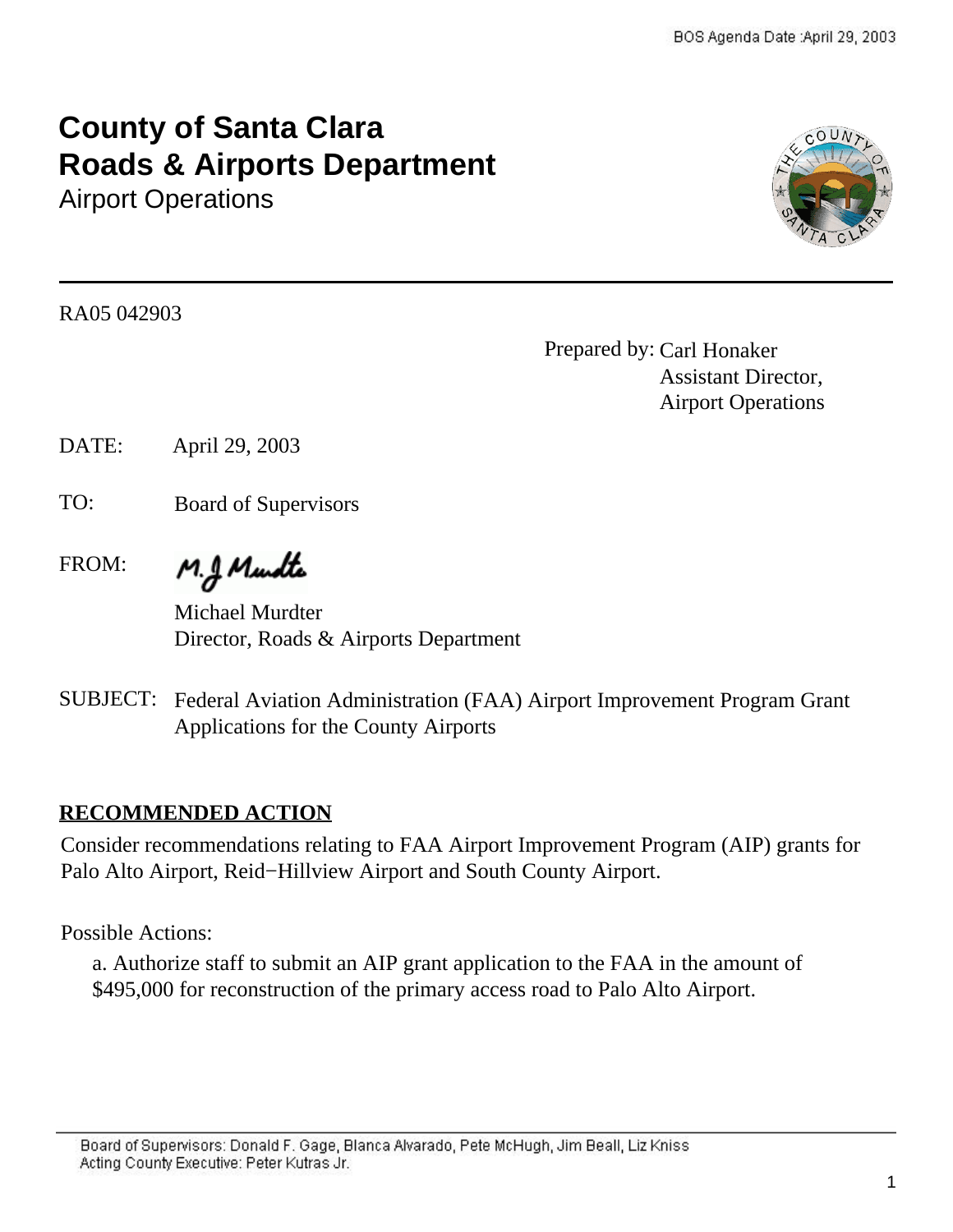b. Authorize staff to submit an AIP grant application to the FAA in the amount of \$750,000 for physical security improvements at Reid−Hillview Airport.

c. Authorize staff to submit an AIP grant application to the FAA in the amount of \$1,300,000 for an Aircraft Noise and Flight Track Monitoring System for Reid−Hillview Airport.

d. Approve the draft Request For Proposals (RFP) for the Aircraft Noise and Flight Track Monitoring System for Reid−Hillview Airport and authorize staff to issue the RFP following review and approval by County Counsel and acceptance of a grant offer from the FAA.

e. Authorize staff to submit an AIP grant application to the FAA in the amount of \$680,000 for an Automated Weather Observation System and physical security improvements at South County Airport.

f. Authorize staff to submit grant applications to the California Department of Transportation (Caltrans) for state matching funds upon receiving FAA AIP grant offers for any of the above applications.

. g. Authorize the Chairperson to accept grant offers from the FAA and Caltrans.

# **FISCAL IMPLICATIONS**

There is no fiscal impact to the County General Fund. The total estimated project costs for all AIP grant applications is \$3,225,000 of which 90% (\$2,902,500) would be funded by FAA−AIP grants, 4.5% (\$145,125) by state matching funds and the remaining 5.5% (\$177,375) by local match from the Airport Enterprise Funds (AEF). The Department will bring forward an Appropriation Modification (F−85) for Board approval immediately following the Chair's acceptance of the grant(s).

# **CONTRACT HISTORY**

None.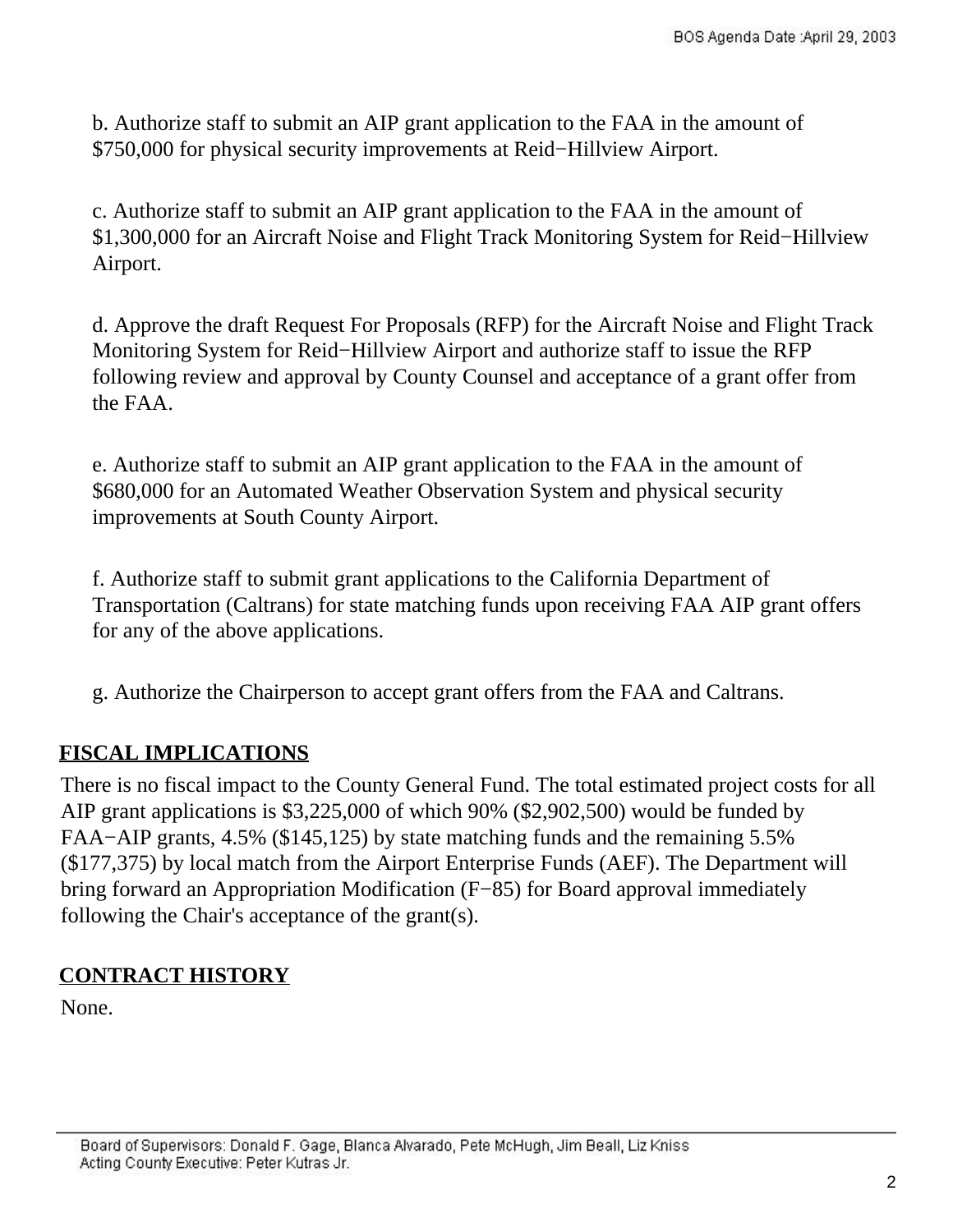# **REASONS FOR RECOMMENDATION**

The Aviation Investment and Reform Act for the 21st Century (AIR−21) included funding for the Airport Improvement Program (AIP). Airport staff has identified the following projects at the three County airports eligible for federal and state funding:

1. Airport access road renovation at Palo Alto Airport (\$495,000) − The primary airport access road has deteriorated and requires total reconstruction.

2. Airport security systems, fencing and gates at Reid–Hillyiew Airport (\$750,000) − Install new access control systems, security cameras, fencing and gating to improve physical security at Reid−Hillview Airport.

3. Aircraft Noise and Flight Track Monitoring System (ANFTMS) for Reid−Hillview Airport (\$1,300,000) − Provide and install a ANFTMS as recommended in the RHV Noise Compatibility Program (NCP). In order to expedite implementation of the ANFTMS, the Board directed staff to develop a Request For Proposals when it approved the NCP on October 29, 2002. The draft RFP is attached and the Department recommends the Board approve it and authorize the Department to issue it following review and approval by County Counsel and acceptance of a grant offer for the ANFTMS from the FAA. A related element of the NCP is establishing a Noise Manager position for the County airports, which the Department has included in its FY 2004 Recommended Budget. The Noise Manager position description is currently being developed and recruitment will commence once the FY 2004 budget has been approved and a grant for the ANFTMS has been offered and accepted. Since a large part of the Noise Manager's duties will involve operation of the ANFTMS, it will be important for him or her to be on board during its installation and testing.

4. Airport security systems, fencing and gates at South County Airport (\$555,000) − Install new access control systems, security cameras, fencing and gating to improve physical security at South County Airport.

5. Automated Weather Observation System (AWOS) at South County Airport (\$125,000) − Install an AWOS to provide real−time airport weather data to pilots flying to/from South County Airport, which is a non−control tower airport. This application was not approved in last year's AIP grant request and is being resubmitted.

Board of Supervisors: Donald F. Gage, Blanca Alvarado, Pete McHugh, Jim Beall, Liz Kniss Acting County Executive: Peter Kutras Jr.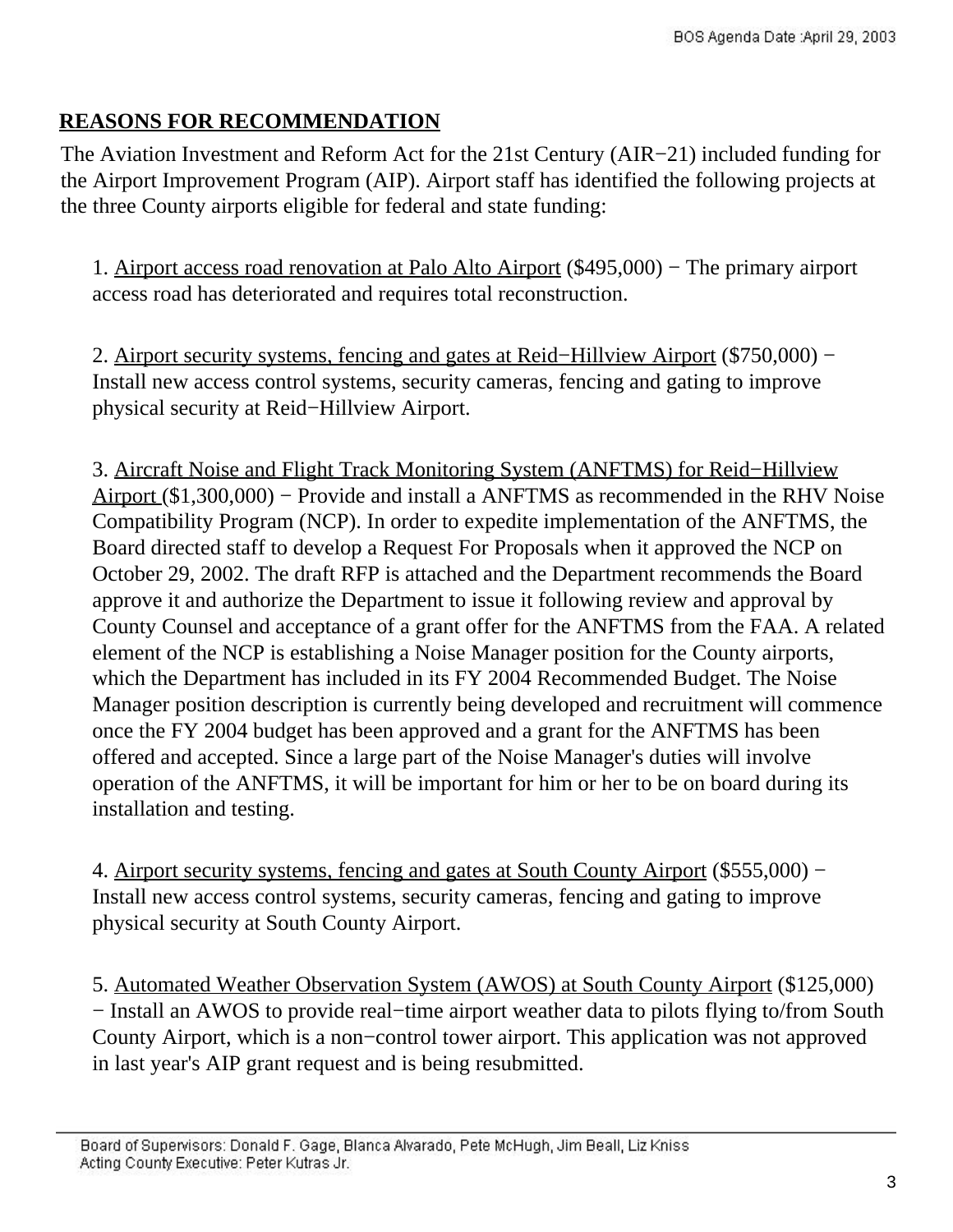.<br>. Acceptance of the grant offers will obligate the County to accomplish the described projects and adhere to the terms, conditions and assurances contained in the grant agreement for a period not to exceed 20 years. Should the County fail to comply, a pro−rata return of grant monies may be required. Attachment 1, Paragraph C lists 37 grant assurances, which cover a wide variety of subject matter including Operation & Maintenance (No. 19), Compatible Land Use (No. 21), Economic Nondiscrimination (No. 22), Exclusive Rights (No. 23), Fee and Rental Structure (No. 24), Airport Revenues (No. 25), Airport Layout Plan (No. 29) and Disposal of Land (No. 31).

. expire in September 2020 and September 2022 respectively. Therefore, the recommended The County last accepted AIP grant funding for Palo Alto Airport in September 2000, and for both Reid−Hillview and South County in September 2002. The related grant assurances grant applications, if approved by the FAA, would extend the County's obligations for all three airports until 2023.

# **CONSEQUENCES OF NEGATIVE ACTION**

The County will not apply for FAA −AIP grant funds or state matching funds. The various airport safety, security, noise compatibility program and infrastructure improvement projects will not be accomplished.

# **STEPS FOLLOWING APPROVAL**

1. Upon receiving FAA and State grant offers, Execute (as described) the original and three copies for each FAA Grant Offer and each State Grant Offer.

The grant offers consist of two parts:

Part One: "IN THE WITNESS WHEREOF"

Part Two: "ACCEPTANCE"

The FAA and State requires the ACCEPTANCE to be first signed by the Board Chair and attested by the Clerk of the Board. The "Certificate of Sponsor's Attorney" shall then be executed with the same (or later) date of the execution.